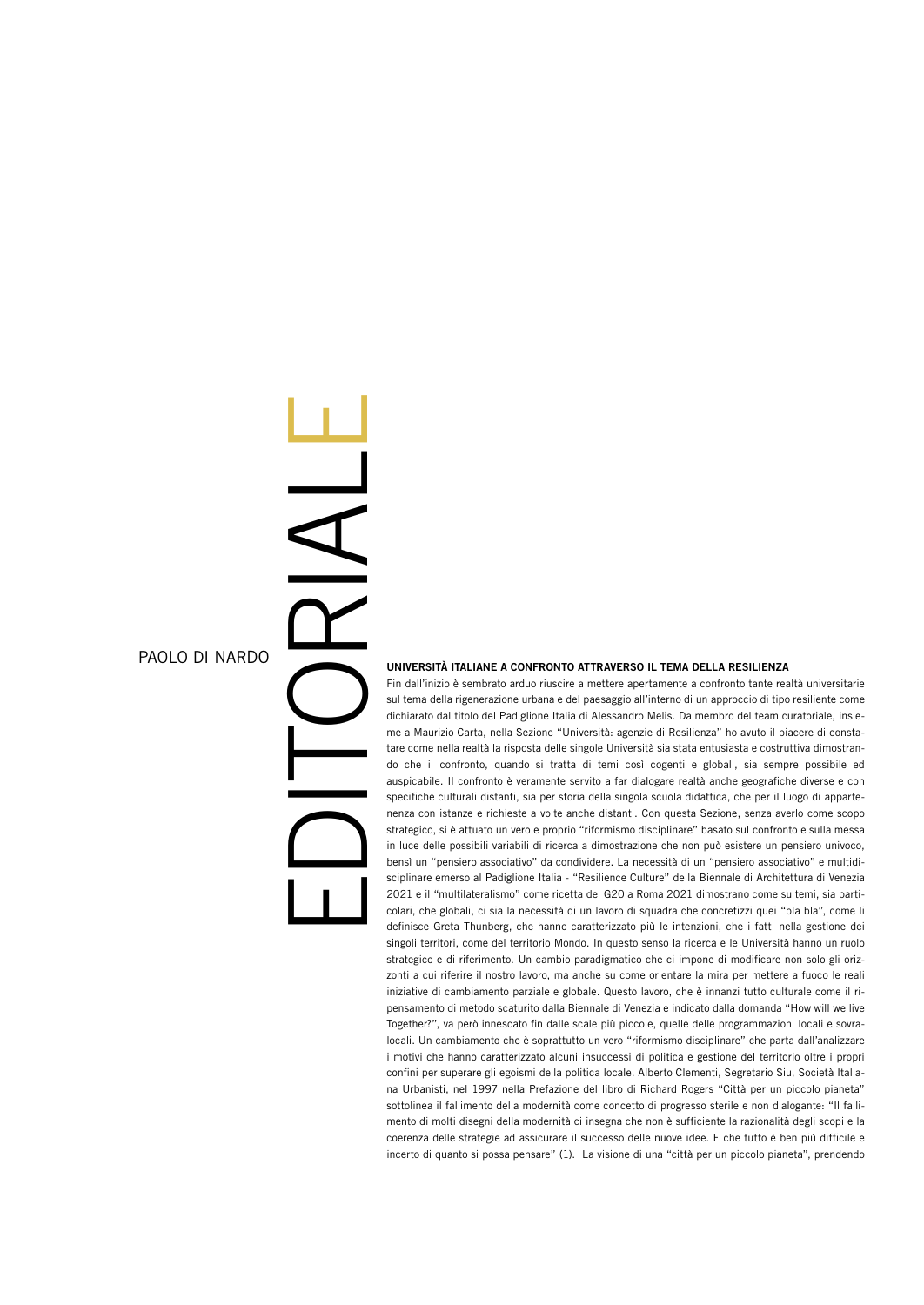

## ITALIAN UNIVERSITIES COMPARED THROUGH specific and global issues, there is a need for sion of a "city for a small planet", using as a pre-<br><sup>11</sup> **THE THEME OF RESILIENCE**

From the outset, it did not seem easy to openly compare many universities on the theme of urban regeneration and landscape within a resilient approach, as declared by the title of the Italian Pavilion by Alessandro Melis. As a member of the curatorial team, together with Maurizio Carta, in the "Universities: Resilience Agencies" section, I had the pleasure of noting how the response of the individual universities was enthusiastic and constructive, demonstrating that confrontation is always possible and desirable when dealing with such compelling and global issues. The comparison has helped bring together different geographical areas and cultural specificities that are far apart, both in terms of the history of the individual teaching school and the place to which it belongs, with sometimes distant requests and demands. With this section, without having it as a strategic aim, a real "disciplinary reformism" has been implemented, based on the comparison and the highlighting of possible research variables, demonstrating that there cannot be a univocal thought but rather an "associative thought" to be shared. The need for "associative thinking" and multidisciplinary thinking that emerged at the Italian Pavilion - "Resilience Culture" at the Venice Architecture Biennial 2021 and "multilateralism" as a recipe for the G20 in Rome 2021 show how, on both

specific and global issues, there is a need for teamwork that makes those "blah blahs", as Greta Thunberg defines them, that have characterised the intentions rather than the facts in the management of individual territories, as well as the World territory. In this sense, research and universities have a strategic and reference role. This paradigmatic change requires us to modify the horizons to which we refer our work and how direct our sights to focus on real initiatives for partial and global change. This work, which is cultural, like the rethinking of the method that emerged from the Venice Biennial and as indicated by the question "How will we live together?", must, however, be triggered at the smallest scale that of local and supra-local programming. Above all, a change that is a true "disciplinary reformism" starts from analysing the reasons that have characterised some failures of politics and territorial management beyond its borders to overcome the selfishness of local politics. Alberto Clementi, Secretary of the Siu, the Italian Society of Town Planners, in 1997, his preface to Richard Rogers' book "Cities for a Small Planet", underlined the failure of modernity as a concept of sterile, non-dialogue progress: "The failure of many of modernity's designs teaches us that rationality of purpose and coherence of strategy is not enough to ensure the success of new ideas. Moreover, that everything is much more difficult and uncertain than one might think" (1). The vitext the happy definition and intuition of Richard Rogers back in 1997, starts precisely from the awareness that in many disciplinary fields the era of selfish decision-making is now extinct, understood as the management of the project, at all scales, by a single vaguely "enlightened" subject, relying on the strength of the territorial dimension, of the unique capacity to interpret modernity, of the characteristic of welcoming social diversity without fruitless contrasts. The first cultural action, both for the big city and the smaller urban realities as dimensions, lies in an action of distance in looking at one's territory, forgetting the single peculiarities, in order to have a more organic and natural vision of one's urban geography. Richard Rogers, in "Cities for a Small Planet", invites us to use "distance" through the metaphor of the satellite: "In 1957, the first satellite was launched into orbit. It allowed us to look at ourselves from the outside. It was the beginning of a new global awareness, a dramatic change in our relationship with Planet Earth, our Planet. The biosphere seen from space looks beautiful and fragile. The shadows of pollution, the wounds of deforestation, the scars of industrialisation, and the sprawling patches of expanding cities are signs of the systematic plundering of our quest for economic well-being on the organism in which we live" (2). This stimulating view for the "state of "the way above" of the state of the way in the wave from the waveness that in many disciplinary fields the erarcologies back in 1997, starts precisely from the awareness that in many disciplinary fie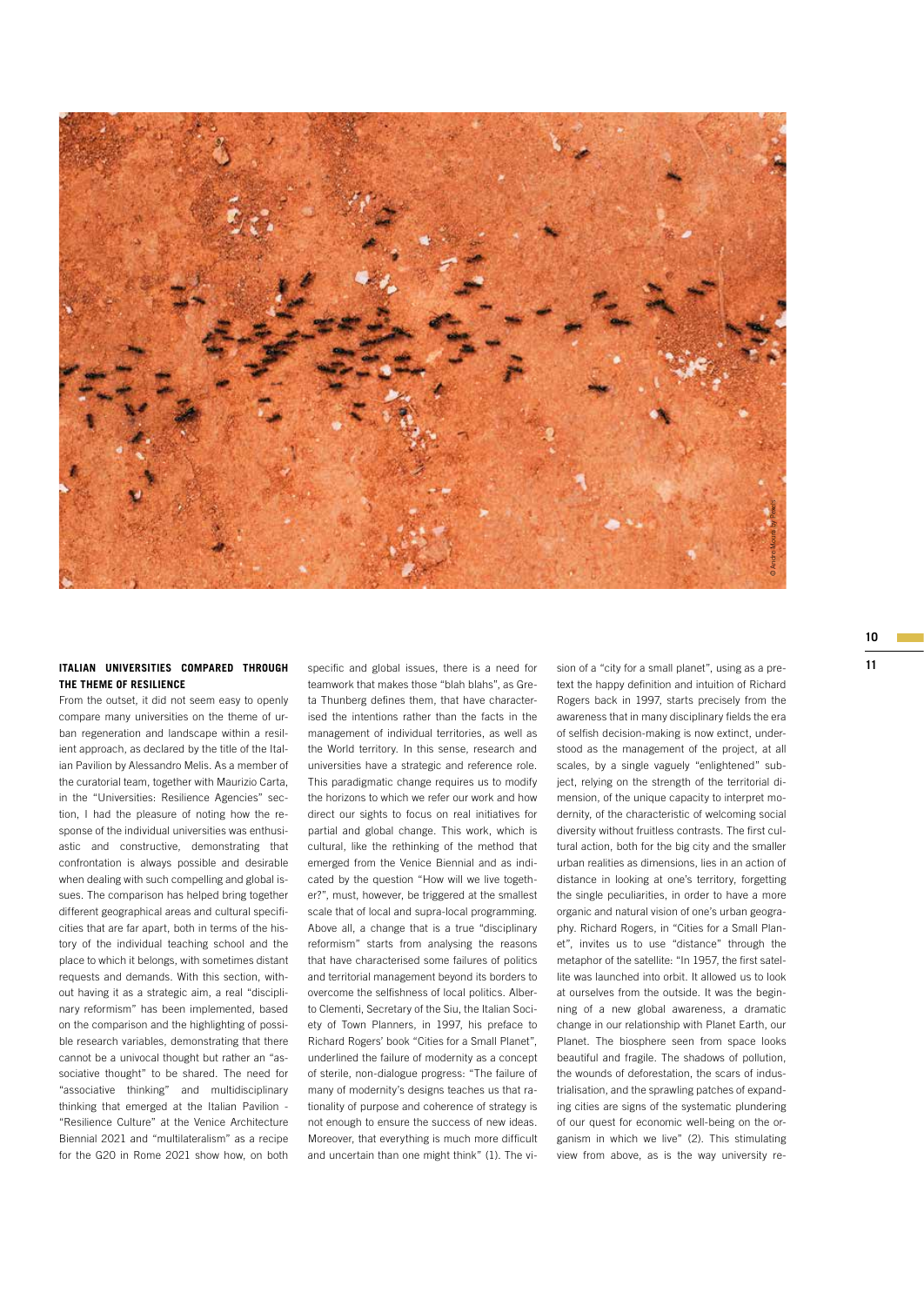Installazione "Gli occhi ci guardano" - Sezione Università: Agenzie di Resilienza (2021) / *Installation "The eyes are watching us" - University Section: Resilience Agencies (2021)*

(foto di/*photo by Antonio Biagiotti*)



search proceeds, makes us realise how the city and landscape system is much more complex and uncertain than the dogmas or urban planning certainties of the recent past, made up of rational standards and rules defined without taking into account the social and human variability that inhabits it. What is needed is a new vision capable of breaking through and triggering new scenarios in which the word "border" is completely ignored, both as a geographical concept and as a cultural and social characteristic. It is important to first reflect on these general issues to understand the reformist scope of local choices in our territory and the role of research at the university level capable of directing toward the near future. The metropolitan city cannot escape this change by focusing on the individual and his or her well-being, not so much in economic terms but terms of health and beauty. The comparison between man and ants made by Lewis Thomas, an American doctor, etymologist and researcher, underlines the fact that we are not the only ones "building" on the Planet, the only difference being that we are doing it to modify an environmental system by a "modern" value of progress: "We are not the only one's building.

Ants are so similar to humans that they are embarrassing. They grow mushrooms, raise aphids like cattle, send armies to war, use chemical gas curtains to confuse and alarm the enemy, capture enslaved people, and exchange information relentlessly. They do everything but watch television" (3). Through the metaphor of television, the real difference is that there is a general awareness of the term 'progress': not only do we adapt to the environment, but we have adapted the environment to our uses as no other animal can. The misconception is that human progress is always evolving and ascending. In truth, this is not